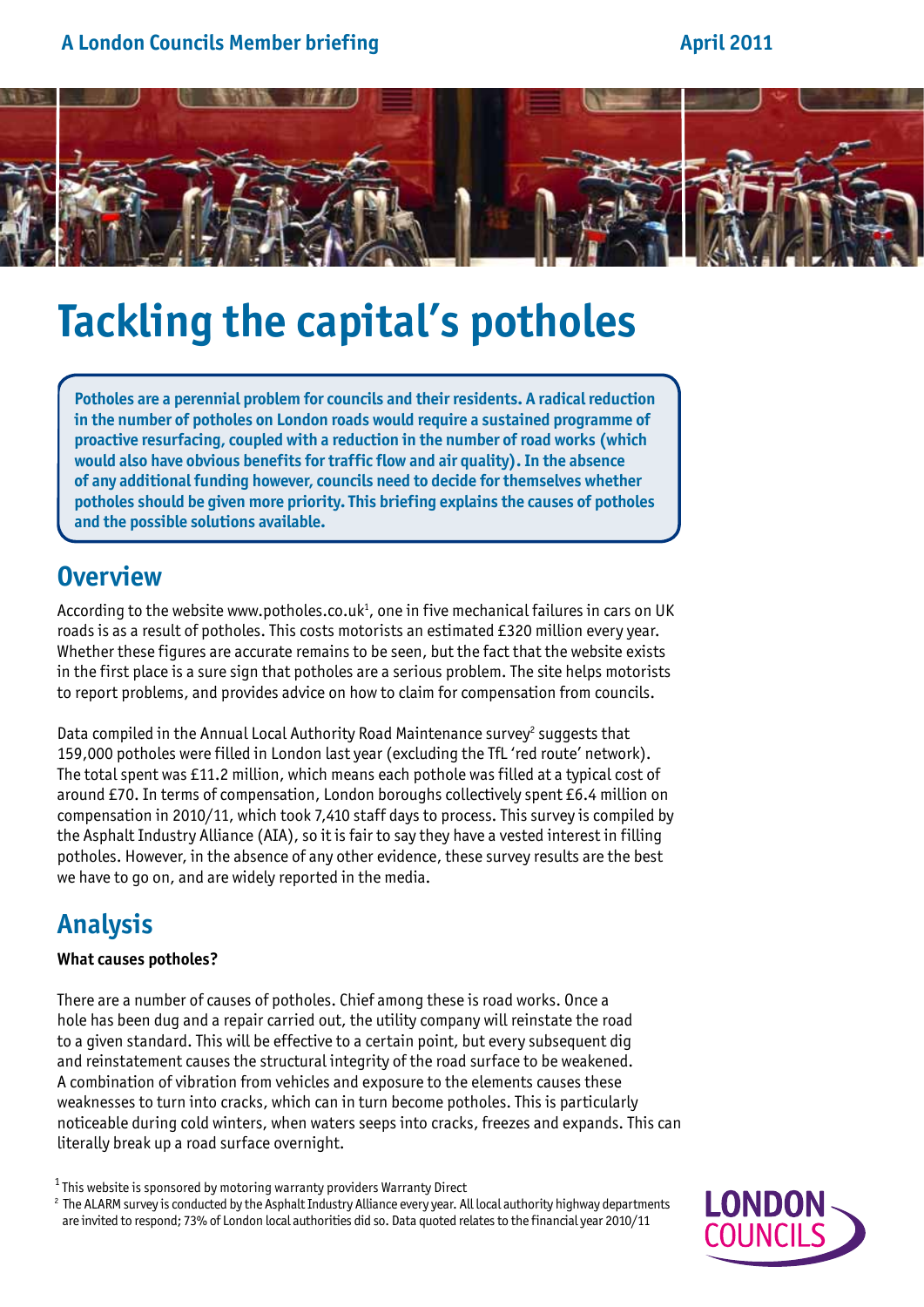Potholes can also be caused by sub-surface defects and cavities, surface water not running away correctly (known as 'ponding') and chemical spills (like diesel) which can damage the road surface if left uncleared. Roads with a high proportion of heavy goods vehicle traffic are more susceptible to damage as a result of impact and vibration. Conversely, passenger cars, two-wheelers and pedestrians have little effect on the life of a road surface.

#### **What can be done to fix potholes?**

It is important to fix potholes as soon as possible (see below). During cold or wet weather, it may be necessary to apply a temporary fix, until weather conditions are conducive to completing a proper repair. A patched pothole may last for some months or even a few years, but is much less effective than permanent resurfacing. The best way to fix potholes is therefore to resurface a whole section of road (known as 'curb-to-curb' resurfacing).

The AIA suggests that permanent resurfacing is around 20 times more cost-effective than temporary filling and patching-up. A well-surfaced road should last between 10 and 20 years (subject to weather conditions and in the absence of road works or other impact damage). Roads in London are resurfaced, on average, every 42 years (22 for principal roads with the highest volume of traffic).

#### **How serious are potholes?**

Many residents will complain to councils having been splashed by water that has collected in a pothole following wet weather, and for many this is as problematic as they get. However, a damaged road surface can be life threatening. Minor surface damage affects tyre traction, and can result in road accidents. Larger potholes cause people to swerve dangerously to avoid them, which can result in collision accidents. This is particularly true for cyclists, who may either swerve to avoid a pothole or be thrown off by riding across one. Also, a patient's life is put at risk if an ambulance goes over a pothole while trying to resuscitate them. Some councils have been pursued for compensation by the relatives of people killed by potholes, so it is fair to say that they need to be taken seriously.

# **Solutions**

It is simple enough to fill potholes individually, but this is only a temporary solution (as shown above). It seems unlikely that the problem will be solved altogether, but it could be alleviated dramatically through a combination of measures.

#### **Better coordination of roadworks**

London is undertaking an unprecedented volume of infrastructure development – the greatest since World War II. Wholesale development projects (like Thames Water's Victorian Mains Replacement) and exponential growth in demand for utility and telecoms connections have resulted in an unprecedented level of roadworks. As well as the obvious benefits in terms of traffic disruption, better coordination of road works should result in fewer digs, fewer reinstatements and longer-lasting road surfaces.

All boroughs are signatories to the Road Management Concordat<sup>3</sup>, which includes measures such as a permit scheme for road works, coordination of works using a central website, improved asset monitoring to prevent emergencies and a targeted 'lane rental' scheme, which would require utilities to pay for the time they occupy a road. We may not be able to eliminate road works, but by encouraging utilities to share trenches, pioneer new technologies (like 'keyhole' digging) and avoid repeatedly reopening the same stretch of road, we can reduce the amount of cumulative damage to the road surface.

**All boroughs**  " **are signatories to the Road Management Concordat, which includes measures to improve the coordination of road works** ,,